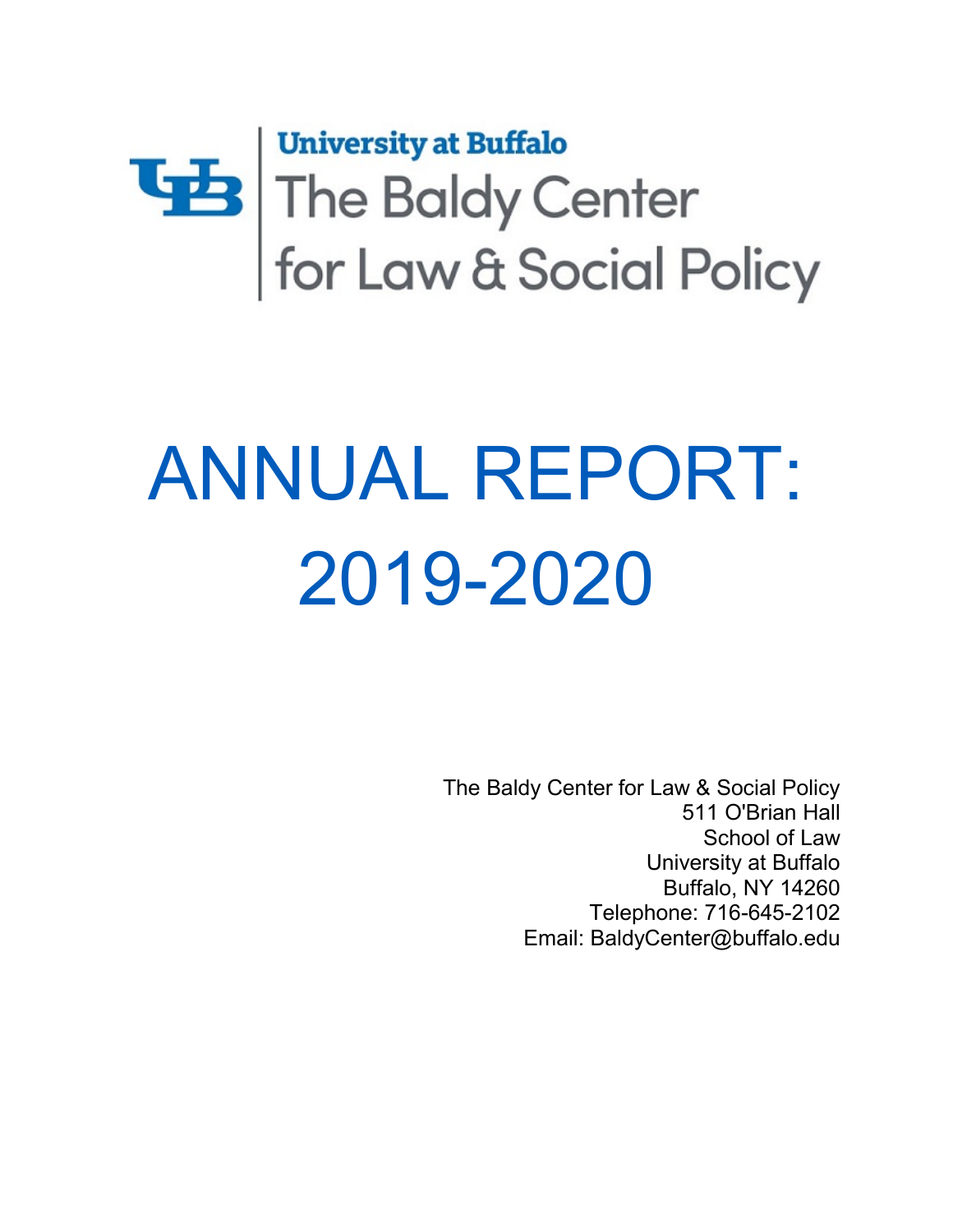# Baldy Center 2019-2020 Annual Report Contents

## I. Center Overview

- a. History
- b. Organization and Staff

# II. Research Support and Fellowships

- a. Faculty Research Grants
- b. Baldy Center Fellowships in Interdisciplinary Legal Studies

## III. Speakers and Cosponsored Events

- a. Distinguished Speakers Series
- b. Legal History Speakers Series
- c. Co-Sponsored Events

## IV. Conferences and Workshops

V. Publications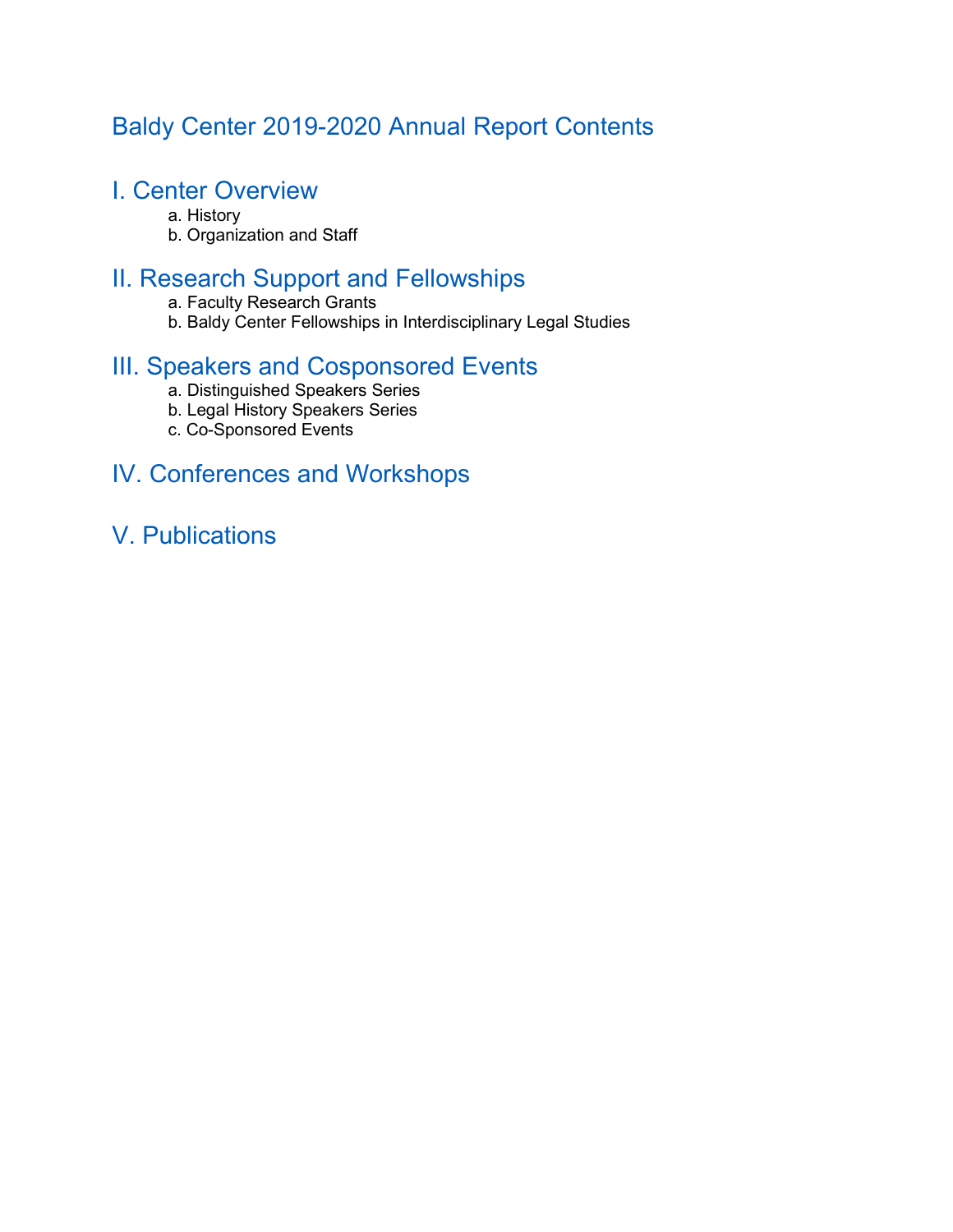# I. Center Overview

#### a. History

 Created in 1978 under a bequest from Buffalo attorney Christopher Baldy, The Baldy Center for policy throughout the University at Buffalo. The center engages faculty and students campus-Law & Social Policy supports interdisciplinary research on law, legal institutions and social wide and has national and international impact through the scholarly publications, conferences, workshops, online multimedia, and other activities described in this report. The center is housed in the School of Law, University at Buffalo.

#### b. Organization and Staff

#### Baldy Center Advisory Council 2019-2020

Anya Bernstein, Law Guyora Binder, Law Matthew Dimick, Law Trina Hamilton, Geography Erin Hatton, Sociology Rachael Hinkle, Political Science Mateo Taussig-Rubbo, Law

#### Baldy Center Staff 2019-2020

#### *Long term staff*

 Caroline Funk, Associate Director (November-June) (100%) Rebecca Dingle, student assistant, social media and general support (15%) Samantha Barbas, Director Laura Wirth, Assistant Director (leave September-June) (50%) Aldiama Anthony, student assistant, blogs (25%) Cecilia Meyer, student assistant, magazine and general support (25%) Azalia Muchransyah, student assistant/podcasts (50%)

#### *Short term student assistants*

 Karen Lillie (April-May) Gregory Goujon (April-May) Rui Huang (November-January) Caitlin McIntyre, Research Assistant (June-November) Franco Mirolo (April-May) Sarah Schnaithman (April-May) Trevor Skretny (April-May)

#### Baldy Center Technical Team

Debra Kolodczak, Web Designer

## II. Research Support and Fellowships

#### a. Faculty Research Grants

Sharmistha Bagchi-Sen, Geography: Uneven Impact of Foreign-Born on Shrinking Cities

Irus Braverman, School of Law: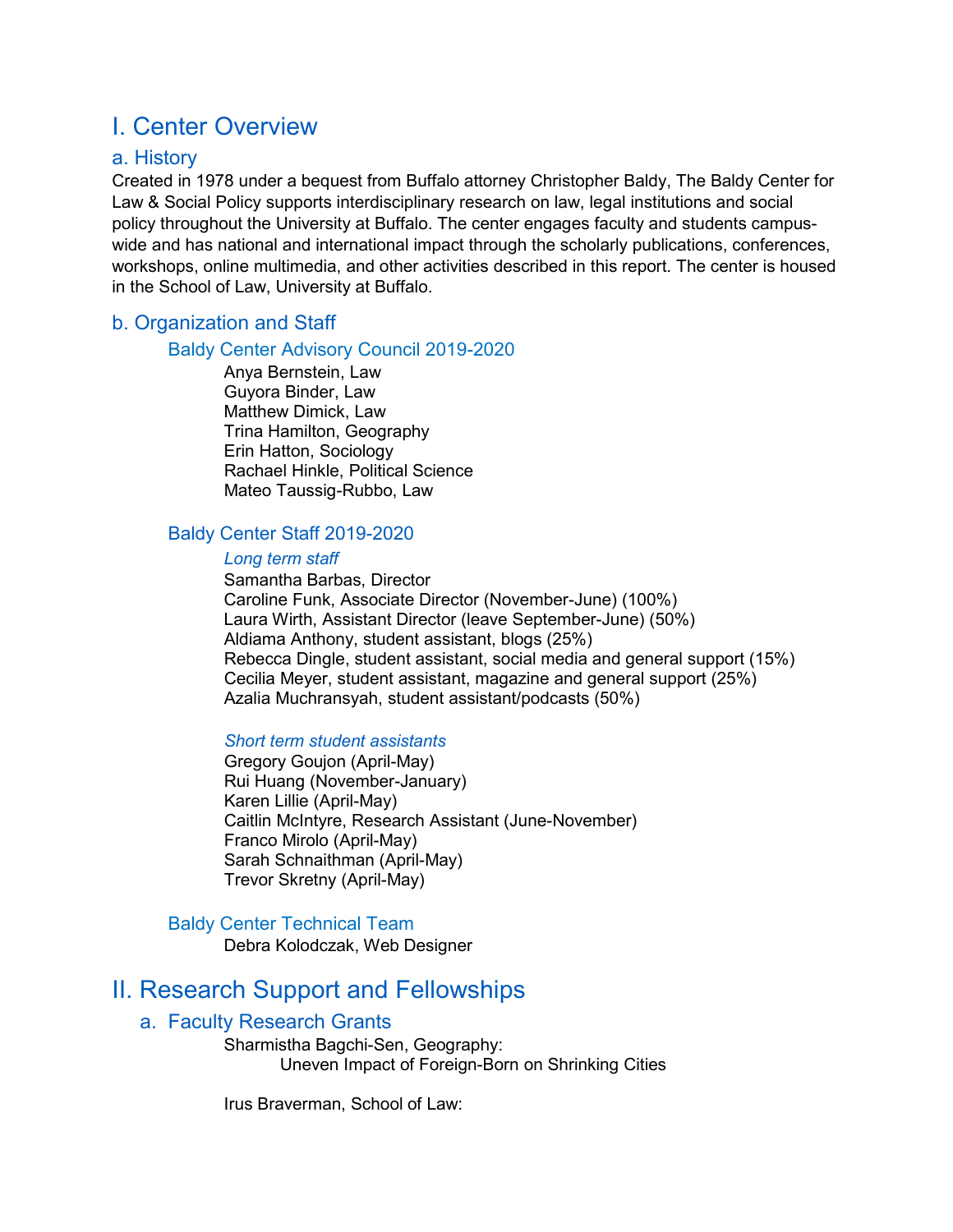Zoo Veterinarians: Fleshy Encounters In between Science and Law

Jaekyung Lee, Counseling, School & Educational Psychology, and Namsook Kim, Leadership & Policy:

Immigrant and International College Students' Career Readiness and Readiness and Success: Overcoming Academic, Sociocultural and Legal Challenges for American Dreams

- Ndubueze L. Mbah, History and Global Gender and Sexuality Studies: Rebellious Migrants: Forging Cosmopolitan Identity and Postcolonial Spaces in Biafra, 1840-1960
- RENEWAL: Art-based Community Development: Challenges to Urban Christopher Mele, Sociology: Policy
- Steven Miller, English: World Heritage and the Critique of Violence
- Trial of Mae West's The Pleasure Man Ariel Nereson, Theater & Dance: Obscenity Law and the Problem of Performance: A Case Study of the
- Who Lives in the Worst Government Subsidized Housing?: A Robert Silverman, Urban & Regional Planning, and Kelly Patterson, Social Work: Demographic Analysis of Residential Patterns in U.S. Department of Housing and Urban Development (HUD) Properties
- Mary Nell Trautner, Sociology: Gender and Prosecution Decisions in Children's Accidental Fatalities
- Jinting Wu, Educational Leadership and Policy: Disability Segregation in an Age of Inclusion: Navigating Educational

### Pathways through Special Education Schools in Contemporary China

#### b. Baldy Center Fellowships in Interdisciplinary Legal Studies

The Baldy Center continued its fellowship program for scholars pursuing important topics in law, legal institutions, and social policy during the 2019-2020 academic year. Fellows are expected to participate regularly in Baldy Center events, but otherwise have no obligations beyond vigorously pursuing their research. Fellows receive standard university research privileges (library, Internet, office space, computer, phone) and are encouraged to develop collaborative research projects with SUNY Buffalo faculty members where appropriate. Those who wish to teach a course to aid their research or gain teaching experience are accommodated on a caseby-case basis.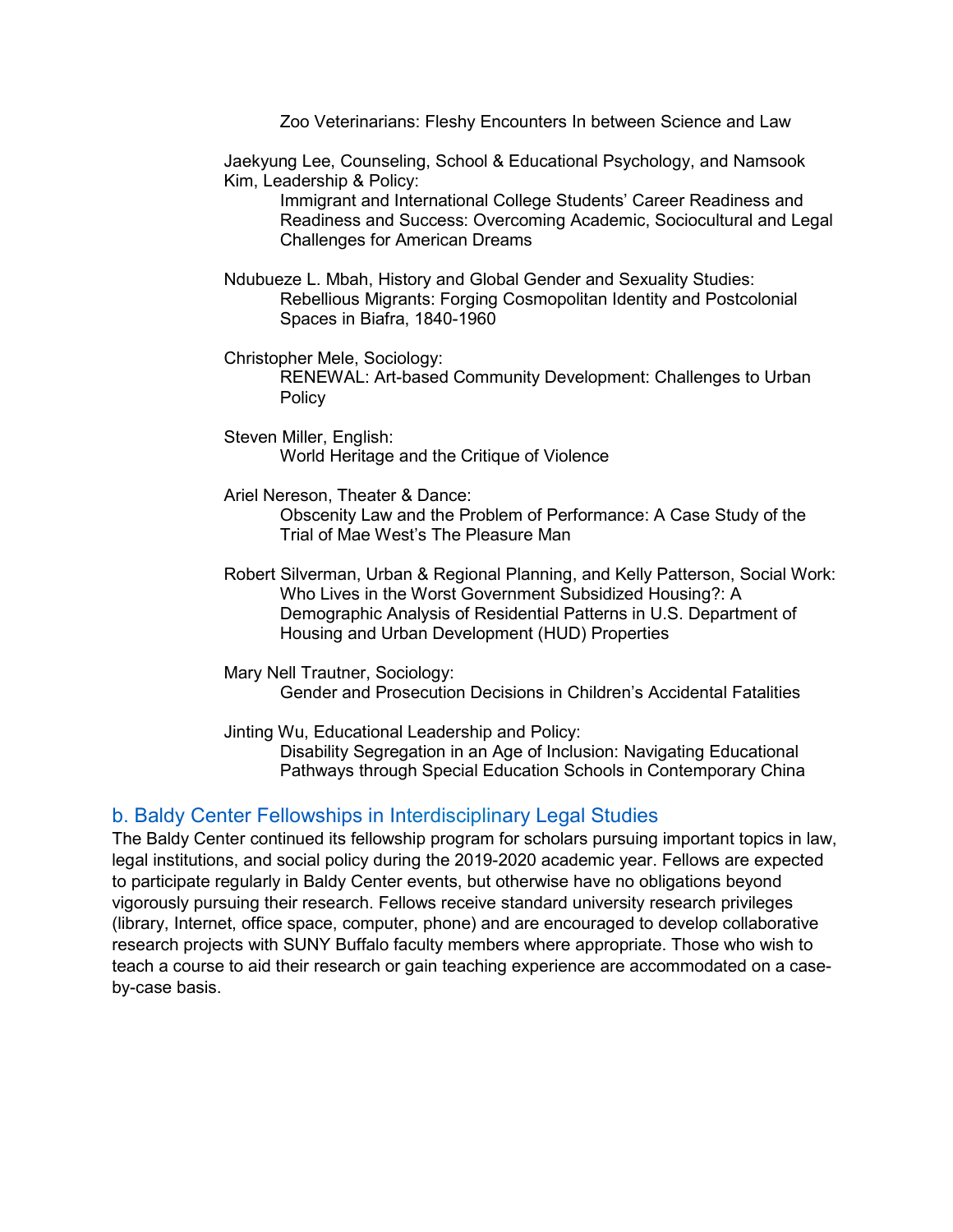#### 2019-2020 Senior Fellows



 Research (Inserm) in France, Paris. Dr. Jauffret-Roustide will analyze three Marie Jauffret-Roustide, a Baldy Center Senior Fellow until Spring 2022, is a Research Fellow at the French National Institute of Health and Medical representative contemporary drug policy issues affecting both North America (specifically the United States) and partially Europe (France) during her Baldy Center fellowship: the history of opioid substitutive treatments, the opioid overdose crisis, and the controversy on drug consumption rooms.



 their associated rules, from northeast Asia to some kingdoms in Western Khohchahar Chuluu, 2019-2020 Senior Fellow, is Associate Professor in the Interfaculty Initiative in Information Studies and the Institute for Advanced Studies on Asia at the University of Tokyo. His work at the Baldy Center during Spring 2020 included a study of laws regulating hunts in Eurasian history, focusing specifically on the hunting institutions (organizations) and Europe. This study aims to clarify how hunting laws related to laws in general and how they promoted socio-political order throughout history.

#### 2019-2020 Postdoctoral Fellows



 the early Reformation in Germany, long regarded as an instance of the book manuscript, to complete a journal article based on material from her Sarah Ludin, 2019-2021 Fellow, earned her Ph.D. in Jurisprudence and Social Policy at the University of California, Berkeley, School of Law. Her dissertation, "The Reformation Suits: Litigation as Constitution-Making in a German Imperial Court, 1521-1555" reconsiders the role of civil litigation in instrumentalization of law by "old-faith" authorities against the Protestants. Ludin will use her time at the Baldy Center to revise her dissertation into a

dissertation, and to begin to develop her next research project.



Daniel Platt, 2018-2020 Fellow, earned his Ph.D. in American Studies at Brown University. His research considers the history of capitalism in the United States, asking how commodities are created by the law and how race and gender ideologies shape such fabrications, particularly when they implicate the integrity of labor and the home. Portions of this research have appeared or are forthcoming in the *Journal of American History* and *History of the Present*. A paper, entitled "The Problem of Peonage," was shared at the Baldy Center in March 2019.

#### 2019-2020 Research Fellows



 positions that they are taking, and the mechanisms and pathways that they Matthew Bach is researching the changing role of oil and gas firms in climate change governance with a focus on the factors driving their engagement, the are deploying in relation to climate crisis governance.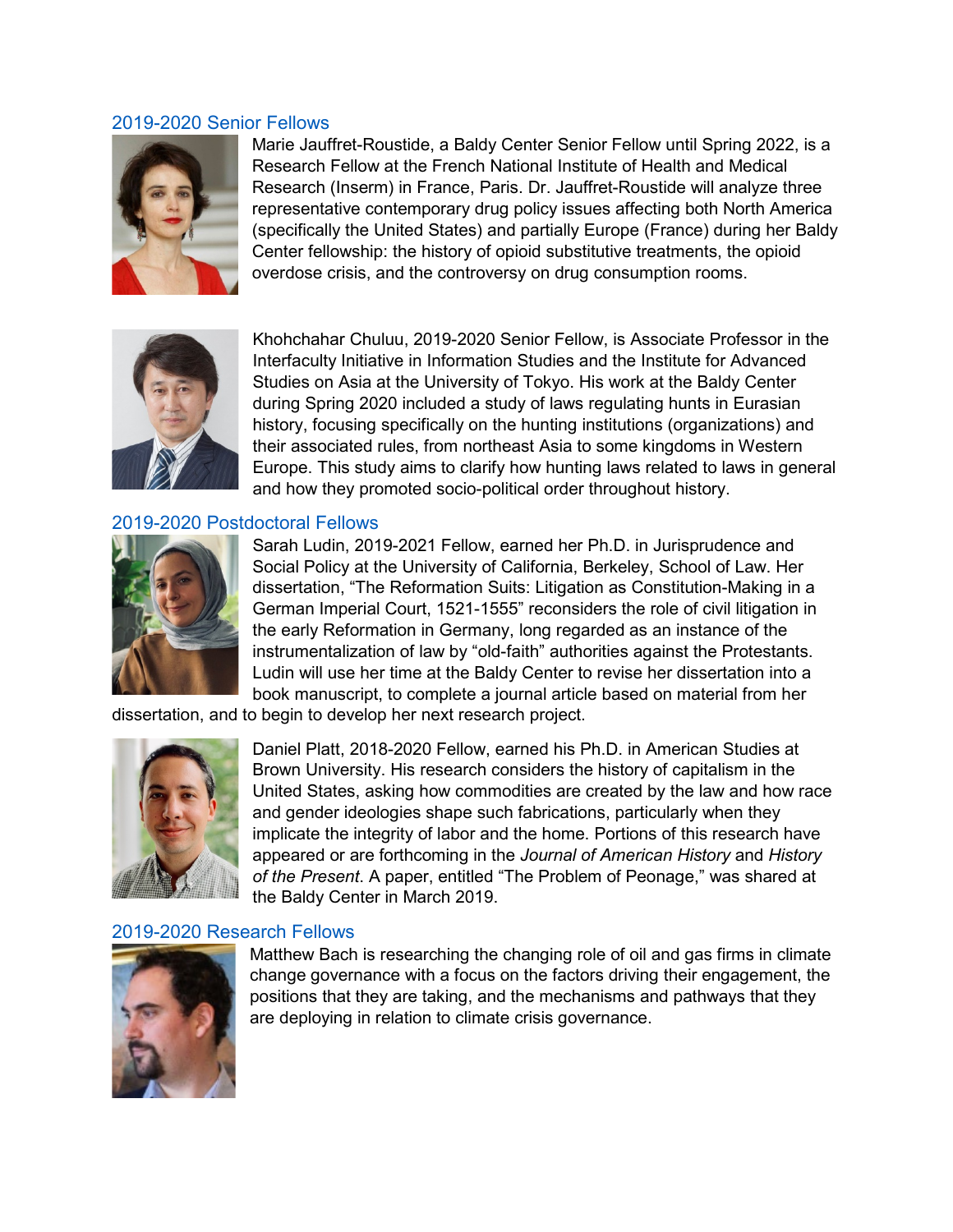

comparative studies, and Alternative Dispute Resolution (ADR). Daniel Brantes Ferreira is a professor at Universidade Cândido Mendes and Vice-President for Academic affairs at the Brazilian Center of Arbitration and Mediation (CBMA), where he is an arbitrator. Daniel is also President of the Brazilian Bar Association, Rio de Janeiro Section, Legislative Affairs Commission. Research topics: legal theory, legal history, legal education,



 comparative studies, and Alternative Dispute Resolution (ADR). Jennifer L. Gaynor works on Southeast Asia and its surrounding seas from the seventeenth century to the present. The author of Intertidal History in Island Southeast Asia: Submerged Genealogy and the Legacy of Coastal Capture (Cornell University Press, 2016), she has contributed chapters to a number of books, including Blue Legalities (Duke University Press, 2020), edited by Irus Braverman and Elizabeth R. Johnson.



 University in St. Louis and her J.D. from Ohio Northern University. She is the University at Buffalo, SUNY. Her research agenda focuses on judicial Rachael K. Hinkle earned her PhD in Political Science from Washington currently an associate professor in the Department of Political Science at politics with particular attention to gleaning insights into legal development from the content of judicial opinions through the use of computational text analytic techniques.



Paul Linden-Retek is a UB Law Lecturer in Law & Society and a Research Fellow at the Baldy Center for Law & Social Policy. Paul earned his Ph.D. in Political Science from Yale University in 2018 and his J.D. from Yale Law School in 2012. He is a Schell Center Visiting Human Rights Fellow at Yale Law School. In 2019-20, Paul was a Post-doctoral Emile Noël Global Fellow at the Jean Monnet Center for International and Regional Economic Law & Justice, New York University School of Law.



 Charles J. Whalen, an economist with a career spanning three decades, has contributed to national economic policy discussions, equitable regional development, and business success. During his appointment at the Baldy Center, Whalen has been active—as president (2018), past president (2019), and trustee (2020-)—in the Association for Evolutionary Economics.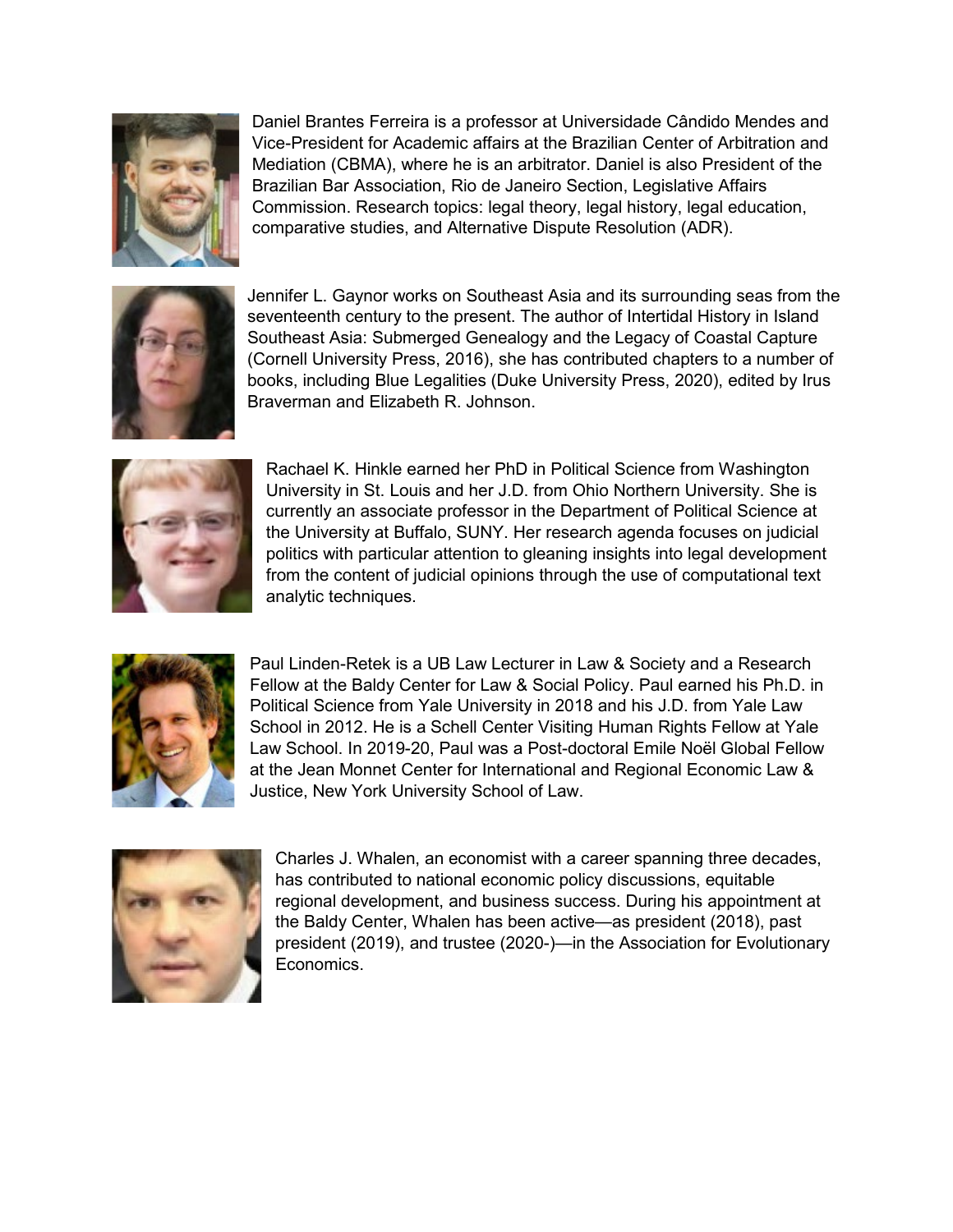## III. Speakers and Cosponsored Events

#### a. Distinguished Speaker Series

 *"Redefining The Rule of Law in Eighteenth-Century British Empire"*  September 6, 2019 Stuart Banner, Norman Abrams Distinguished Professor of Law, UCLA Law.

September 20, 2019 Alexandra Natapoff, Professor of Law, Joint Appointment in Criminology, Law & Society Co-Director, Center in Law, Society and Culture, UCI Law. "Punishment without Crime*"* 

February 7, 2020 Janet Halley, Royall Professor of Law, Harvard Law School. *"Towards the Liberal Family"* 

February 21, 2020 Paul Gowder, Professor and O.K. Patton Fellow in Law, Iowa Law. *"On Platforms and Polities"* 

#### b. Legal History Speaker Series

December 6, 2019 Christian Burset, Associate Professor of Law, Notre Dame. Legal History Speaker Series. "Redefining the Rule of Law in the Eighteenth-Century British Empire"

February 28, 2020 Sam Erman, Professor of Law, USC Gould School of Law. Legal History Speaker Series. *"Almost Citizens: Puerto Rico, the U.S. Constitution, and Empire"* 

#### c. Co-Sponsored Events

October 2, 2019 "CLE: Learning from the Ramsar Designation of the Niagara Corridor," Continuing Legal Education event held in conjunction with the October 3, 2019 Ramsar Designation Ceremony of the Niagara River Corridor. Co-sponsored with the UB School of Law Clinical Legal Education Program.

Postponed (pandemic) April 2020 "Human Rights at Risk: Popular Uprisings and Regime Change." Alison Des Forges International Symposium. (Held October 15, 2020) Baldy Center is one of many cosponsors.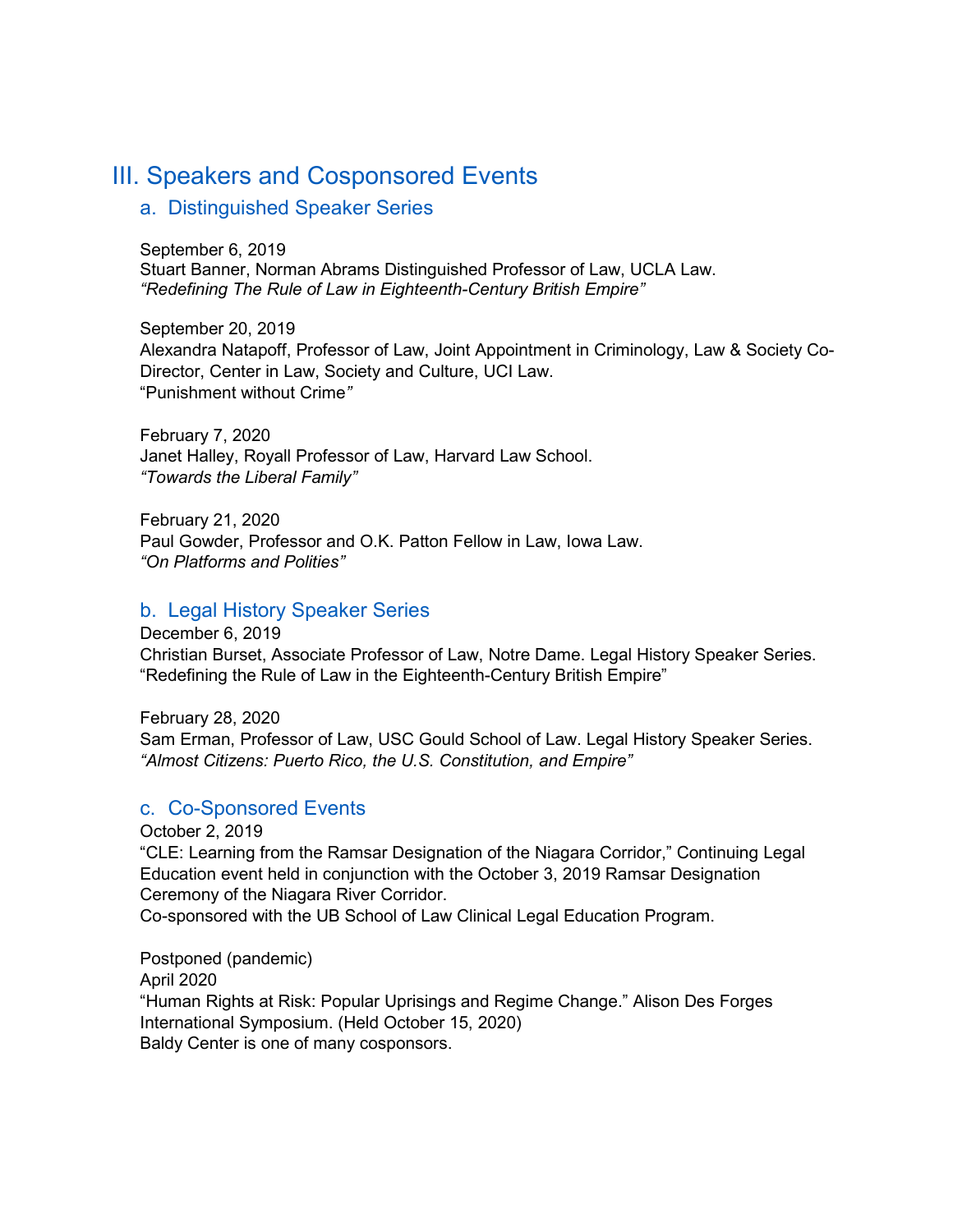and talk by authors Dr. William Darity, Jr. and Ms. A. Kirsten Mullen. The Center for Diversity Canceled (pandemic) April 22, 2020 "From Here to Equality: Reparations for Black Americans in the 21st Century," Book launch Innovation. Baldy Center is one of many cosponsors.

 "Yesterday's Monsters, The Manson Family Cases and The Illusion of Parole", Book Talk by Postponed (pandemic) April 24, 2020 Hadar Aviram, Professor of Law, USC Co-sponsored by the Department of Sociology

## IV. Conferences and Workshops

September 26-28, 2019

"The Second International Conference on Buddhism and Law." Hosted by the journal *Buddhism, Law & Society*. Organized by UB School of Law and Department of Anthropology Professor Rebecca Redwood French, Rutgers University Department of Religion Professor Christian Lammerts, and University of Mainz Academy of Sciences and Literature Petra Kieffer-Pül.

October 11-12, 2019

"Journal of Law and Political Economy: Developing the Field." This workshop launched a new online, peer-reviewed interdisciplinary publication: *The Journal of Law and Political Economy* (JLPE). Organized by Martha McCluskey, School of Law.

March 6, 2020

 Bramen, Director, UB Gender Institute and Professor of English. "Legacies of Suffrage: Women's Activism, Then and Now." Organized by Carrie

Postponed (pandemic): April 16-17, 2020

"Global Glyphosate: New Challenges in Regulating Pervasive Chemicals in the Anthropocene." Organized by Marion Werner, UB Department of Geography

Postponed (pandemic): April 24-25, 2020

"Serious Fun: A conference with & around Schlegel!" Organized by David. A. Westbrook, UB School of Law.

## V. Publications

#### SSRN Buffalo Legal Studies Research Paper Series

 audience for the law-related work of UB faculty and visiting scholars. The series is managed by The Baldy Center and the SUNY Buffalo Law School co-sponsor an online series of working papers, called the Buffalo Legal Studies Research Paper Series. It is hosted and distributed by SSRN (Social Science Research Network) and provides an international, interdisciplinary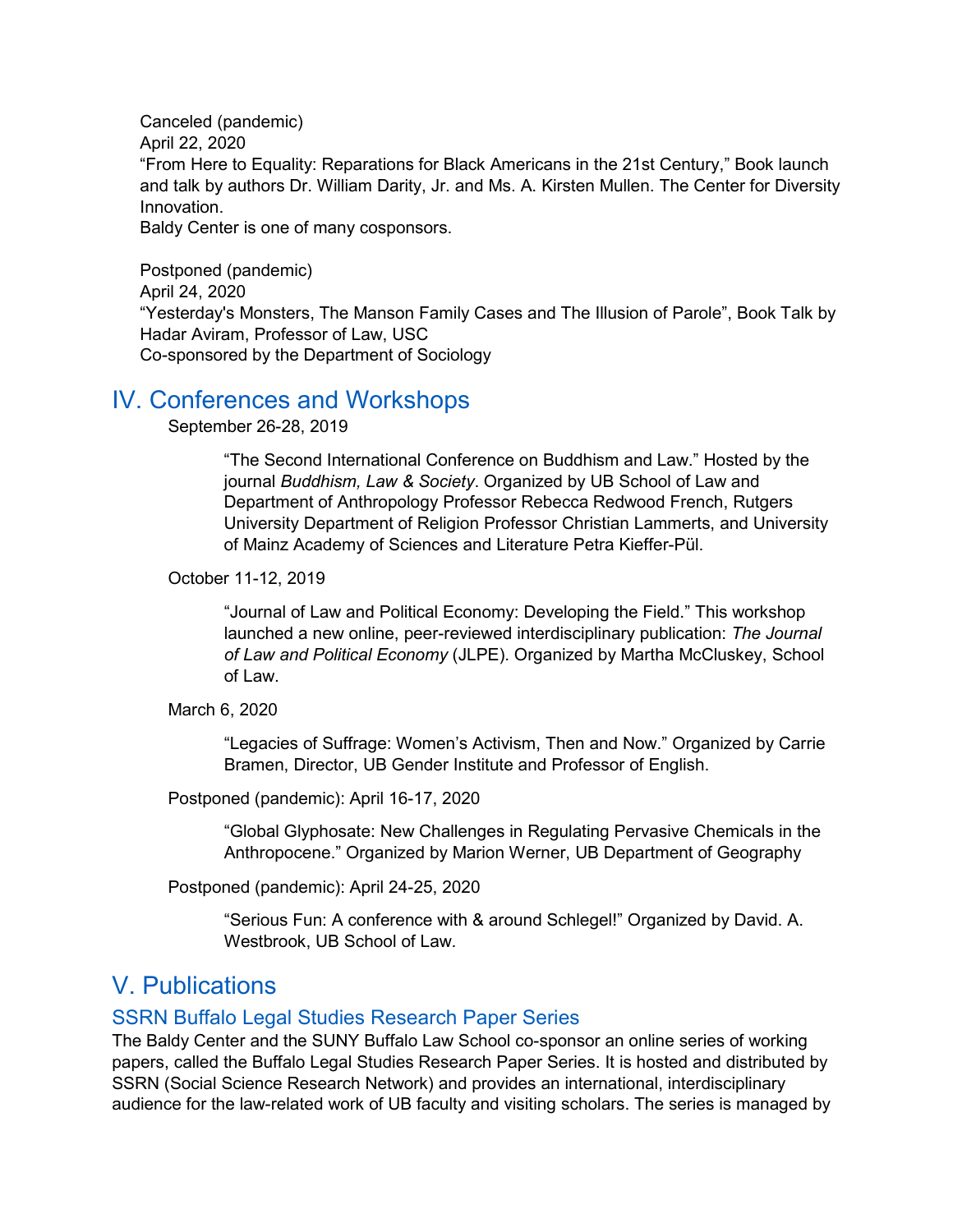of Law. John Beatty, Faculty Scholarship Outreach Librarian, Charles B. Sears Law Library, UB School

"The Venue Shuffle: Forum Selection Clauses and ERISA" *UCLA Law Review, Forthcoming, University at Buffalo School of Law Legal Studies Research Paper No. 2009-001*  Christine Bartholomew and James A. Wooten

"Revisiting the Open Access Citation Advantage for Legal Scholarship" *111 Law Libr. J. 573 (2019), University at Buffalo School of Law Legal Studies Research Paper No. 2019-009*  John Beatty

 *Studies Research Paper No. 2019-014*  "Citation Databases for Legal Scholarship" *39 Legal Reference Services Quarterly 56 (2020), University at Buffalo School of Law Legal*  John Beatty

 "Interpenetration of Powers: Channels and Obstacles for Populist Impulses" *29 Washington International Law Journal 461 (2019), University at Buffalo School of Law Legal Studies Research Paper No. 2018-017*  Anya Bernstein

"Porous Bureaucracy: Legitimating the Administrative State in Taiwan" *Forthcoming in Law and Social Inquiry, 2019, University at Buffalo School of Law Legal Studies Research Paper No. 2019-018*  Anya Bernstein

 *Utah Law Review, Vol. 2020, No. 1, 2020, University at Buffalo School of Law Legal Studies*  "Before Loving: The Lost Origins of the Right to Marry" *Research Paper No. 2019-012*  Michael Boucai

 *Irus Braverman. (2019). "Fish Encounters: Aquariums and their Veterinarians in a Rapidly Changing World." Humanimalia 11(1): 1-29, Forthcoming, University at Buffalo School of Law*  "Fish Encounters: Aquariums and Their Veterinarians on a Rapidly Changing Planet" *Legal Studies Research Paper No. 2019-002*  Irus Braverman

"Silent Springs: The Nature of Water and Israel's Military Occupation" *Forthcoming, Irus Braverman. (2019). 'Silent Springs: The Nature of Water and Israel's Military Occupation.' Nature and Space: Environment and Planning E; DOI: 10.1177/2514848619857722, University at Buffalo School of Law Legal Studies Research Paper No. 2019-003*  Irus Braverman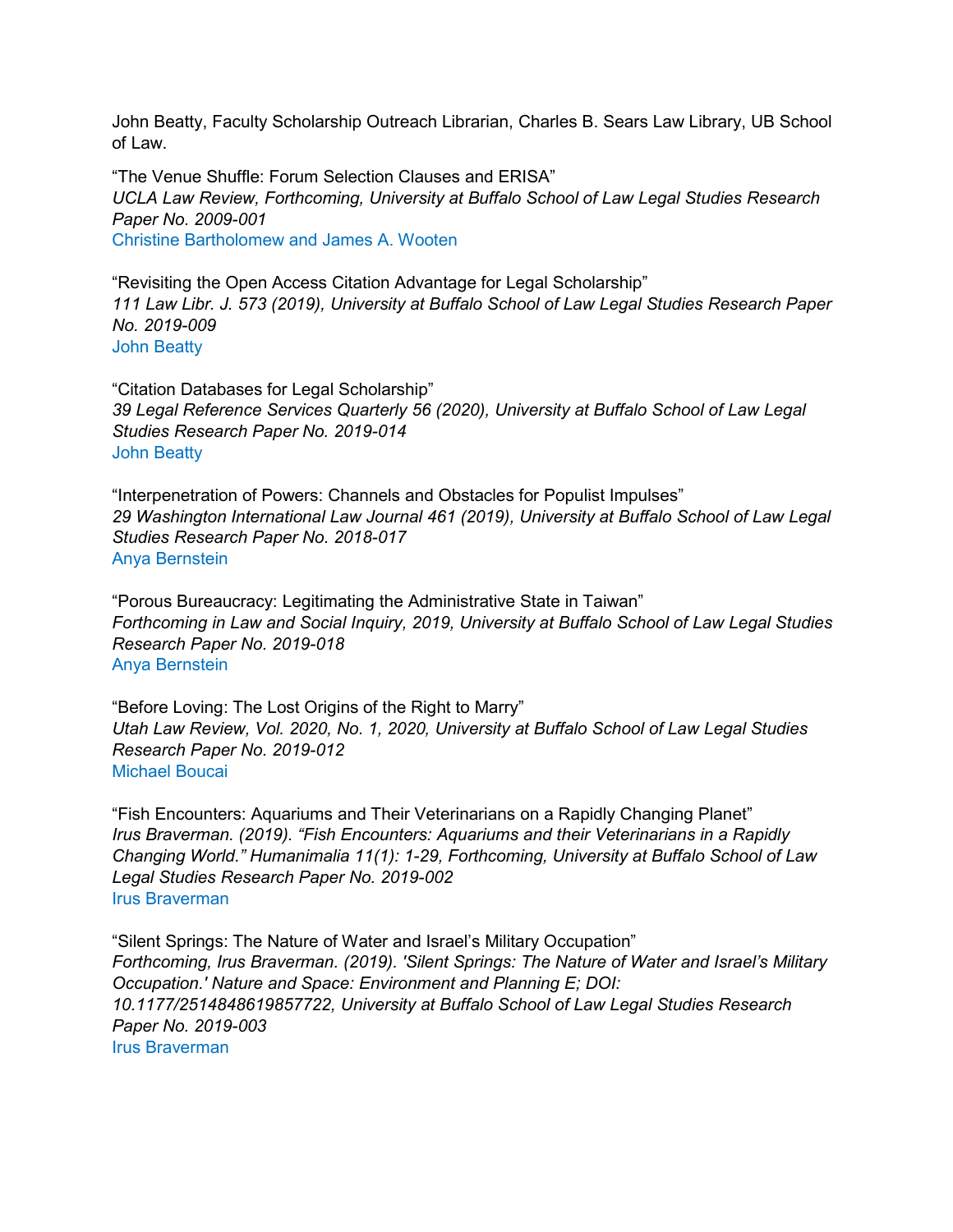"Shifting Baselines in Coral Conservation"

 *Studies Research Paper No. 2019-005 Irus Braverman. 2019. 'Shifting Baselines in Coral Conservation.' Environment and Planning E: Nature and Space. DOI: 10.1177/2514848619882560, University at Buffalo School of Law Legal*  Irus Braverman

"Corals in the City: Cultivating Ocean Life in the Anthropocene"

 *Irus Braverman. (2019). Corals in the City: Cultivating Ocean Life in the Anthropocene. Contemporary Social Science: Journal of the Academy of Social Sciences (Special Issue: Urban Animals: Cartographies of Radical Encounters) DOI: 10.1080/21582041.2019.1688382 (Forthcoming), University at Buffalo School of Law Legal Studies Research Paper No. 2017-007*  Irus Braverman

"Robotic Life in the Deep Sea"

*Irus Braverman. 2020. "Robotic Life in the Deep Sea." In Irus Braverman and Elizabeth R. Johnson (eds.). Blue Legalities: The Life and Laws of the Sea (Duke University Press)., Forthcoming, University at Buffalo School of Law Legal Studies Research Paper No. 2019-008*  Irus Braverman

 *The Life and Laws of the Sea. Duke University Press (January 2020, Forthcoming). University*  "Blue Legalities: Governing More-than-Human Oceans – An Introduction" *Elizabeth R. Johnson and Irus Braverman. 2020. "Blue Legalities: Governing More-than-Human Oceans – An Introduction." In Irus Braverman and Elizabeth R. Johnson (eds.). Blue Legalities: at Buffalo School of Law Legal Studies Research Paper No. 2019-006*  Irus Braverman and Elizabeth R. Johnson

 *Constitutions, Popelier, Delledonne & Aroney, eds. (2020), Forthcoming, University at Buffalo*  "Subnational Constitutionalism in the United States" James A. Gardner, Subnational Constitutionalism in the United States, in Subnational *School of Law Legal Studies Research Paper, No. 2019-010*  James A. Gardner

"Transmission of Mastery" *University at Buffalo School of Law Legal Studies Research Paper No. 2019-013*  James A. Gardner

"Studies in Comparative Federalism: Argentina, the United States, and Mexico" *Antonio María Hernández, Studies in Comparative Federalism: Argentina, the United States and Mexico (2019), University at Buffalo School of Law Legal Studies Research Paper No. 2019-011*  Antonio María Hernández

 *49 University of Toledo Law Review 631 (2018), University at Buffalo School of Law Legal Studies Research Paper No. 2018-016*  "Are We Economic Engines Too? Precarity, Productivity and Gender" Martha T. McCluskey